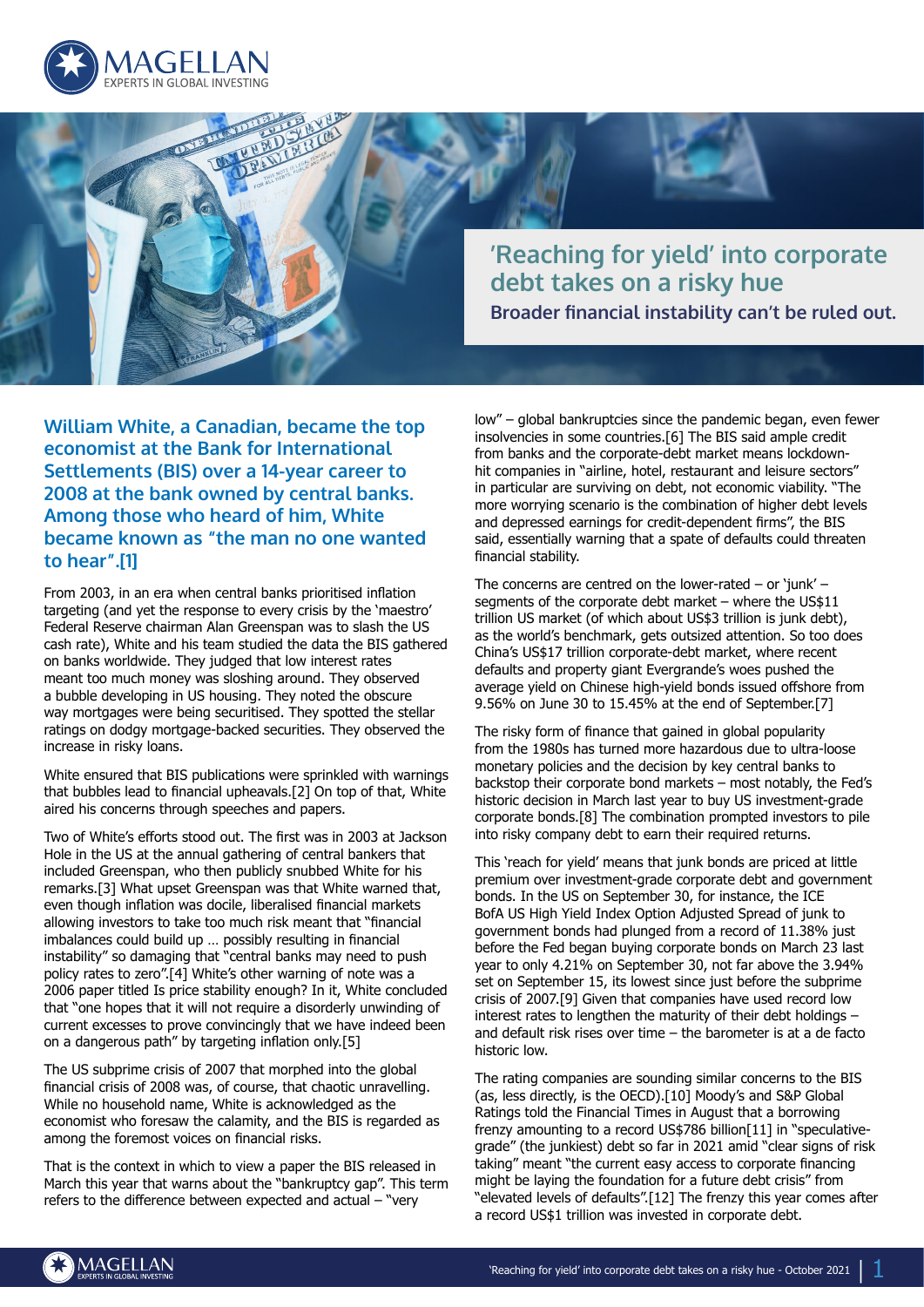The wider concern is the systemic threat. Even if any corporatebond crisis fails to inflict such damage, higher company debt loads foreshadow a downturn because higher repayments would force businesses to shed staff and refrain from investing as they prioritised reducing their debts (a 'balance sheet' recession, in the jargon).

The risks around speculative-grade corporate debt raise the broader question of whether or not prolonged central-bank asset buying, by forcing investors to take excessive risk, could prove counterproductive. The verdict on the worth of quantitative easing will be obvious if junk bonds are at the centre of the next crisis.

Let's acknowledge that bond investors helped many viable companies survive an emergency. Let's note too that the BIS is not pushing the warnings about the bankruptcy gap with the same urgency with which White voiced his concerns. Many forecasts obviously prove inaccurate, including those of the BIS, which is prone to alarm. If higher inflation proves transitory as officials expect, low interest rates could persist for a while yet and the reach for yield might prove innocuous. But benign investment markets might only prompt more investors to seek higher and riskier debt-based returns and that might presage a delayed, but bigger, blow-up. A crisis could start in many of the asset classes (including US housing again)[13] that have reached record highs in recent years. For sure. But problems arising anywhere could spread to junk bonds and magnify any upheaval.

As household-name Warren Buffett warned in February 2020 as covid-19 was going global: "Reaching for yield is really stupid" that could have major "consequences over time".[14] No doubt White in his near-anonymity would agree.

## **NO WAY OUT**

On 23 May 2013, minutes were released from the Fed's policysetting board meeting held about three weeks earlier. The document showed one board member, Esther George, president (still) of the Federal Reserve Bank of Kansas City, disagreed with the decision to keep monetary policy ultra-loose – where the cash rate was at zero and the Fed was buying assets worth US\$85 billion a month. George "preferred to signal a near-term tapering of asset purchases", the record showed.[15] That phrase was among warnings about impending rises in bond yields that triggered such a violent reaction on financial markets the episode became known as the 'taper tantrum.'

The same day those minutes were released, Fed chairman Ben Bernanke justified an expected tapering by warning Congress that a long period of low interest rates could "undermine financial stability" … because "investors or portfolio managers dissatisfied with low returns may reach for yield by taking on more credit risk, duration risk or leverage".[16]

Jerome Powell now leads a Fed that is buying assets at a rate of at least US\$120 billion a month, whereby the central bank creates money (electronically) as an asset on its balance sheet and buys financial securities in the secondary market with interest-paying reserves. As the Fed's balance sheet has bloated by US\$6 trillion over the past eight years to stretch to 30% of US GDP (while the total of major central banks is US\$18 trillion), the risks are probably greater. While central-bank asset buying in emergencies can stabilise financial markets (as the Fed's corporate-bond buying did in 2020), the question being raised as investors await signs of an imminent tapering is whether prolonged asset buying might prove counterproductive.

Disadvantages accruing from quantitative easing (some of which are intertwined with the zero cash-rate setting) build the case for why the asset buying needs to be unwound as soon as it can. One drawback is that asset buying lowers bond yields and thereby hurts savers who rely on interest income. That counteracts, to some extent, the boost lower rates give to the economy. Another is that quantitative easing seems to bolster asset prices to such an extent that risk appears mispriced and capital appears misallocated, while inequality rises. A third is that central-bank asset purchases create a future fiscal liability for taxpayers, even if it reduces government borrowing costs in the short term and the interest earned on a central bank's debt holdings is income for the treasury. Central banks pay a marketbased rate of interest to holders of their reserves to stop these sums being lent out and risking inflation. Higher interest rates would thus burden public finances while giving banks unearned income. A fourth is that quantitative easing shortens the duration of the government's debt (by substituting overnight reserves for longer-term securities) at a time when low interest rates mean the government should be doing the opposite.

Another is that quantitative easing undermines the independence of central banks – and thus their inflation-fighting credibility – by blurring the distinction between fiscal and monetary policies. A sixth is that, given the fragility of central-bank independence come an emergency, elevated government debt could prompt politicians to pressure central banks not to raise interest rates to control inflation because higher rates might trouble public finances. A further drawback is that central-bank actions can reduce the pressure on political leaders to use fiscal and other policies to help economies, especially if the asset buying reaches into funding the government's deficit.

Last, and of relevance to the corporate-debt market, the asset buying can encourage excessive risking taking that results in a crisis. That's why central banks are afraid to reduce, let alone end, their purchases. The UK's House of Lords might best sum up this dilemma with the title of its evaluation of central-bank asset buying: Quantitative Easing – a dangerous addiction? As the report notes in what it calls "the no-exit paradigm," no central bank has managed to reverse its asset buying over the medium to long term.[17] The Fed has probably come closest. Many argue the economy could have absorbed Fed tapering in 2013.

The concern now is that Fed tapering could well be the spark of trouble for corporate bond yields. Faster inflation – and US consumer prices jumped 5.4% in the 12 months to August – could hasten the day when the Fed needs to tighten monetary policy.

Come any tapering, government yields are likely to rise and so too the premium on junk versus haven assets. At the same time, higher interest rates could slow economic growth and retard company sales. Yet interest payments would still need to be paid and maturing debt replaced by fresh borrowings. Yields on downgraded company debt could soar if the rating reduction were to sink from investment to non-investment grade. Debt reduced to junk ('fallen angels') reduces the number of investors who can invest because they have mandated minimum ratings on investments.

Fed members have much to consider as they ponder the ending of the Fed's promiscuous monetary policy, though there's less pressure on Kansas City's George as she has no vote this time. [18] Wonder what the BIS's White, now in retirement, might advise.

## **By Michael Collins, Investment Specialist**